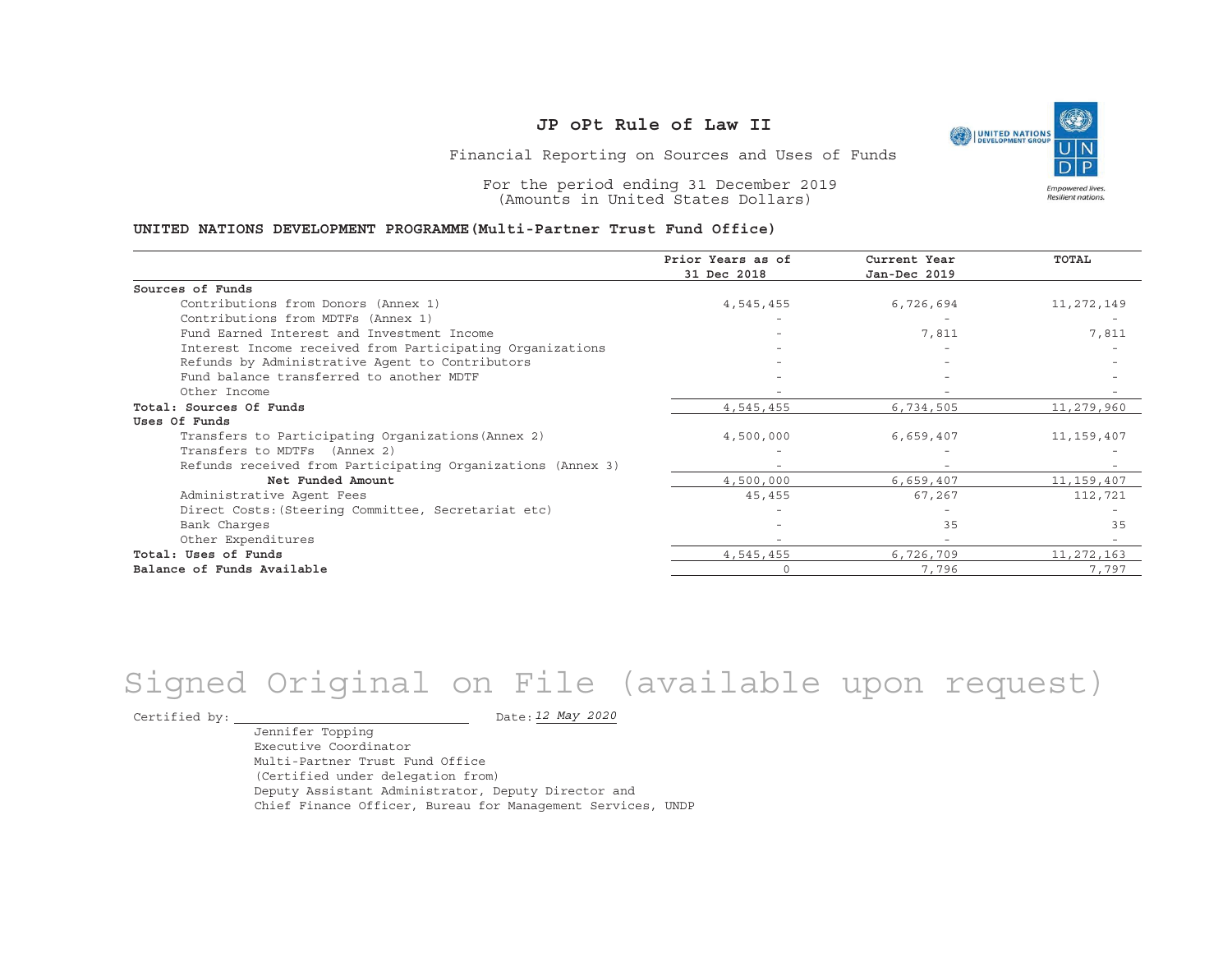

Financial Reporting on Sources and Uses of Funds

For the period ending 31 December 2019 (Amounts in United States Dollars)

#### **UNITED NATIONS DEVELOPMENT PROGRAMME(Multi-Partner Trust Fund Office)**

**Annex - 1: Contributions**

|                                | Prior Years as of | Current Year | TOTAL      |
|--------------------------------|-------------------|--------------|------------|
|                                | 31 Dec 2018       | Jan-Dec 2019 |            |
|                                |                   |              |            |
| From Contributors              |                   |              |            |
| GOVERNMENT OF NETHERLANDS      | 4,545,455         | 2,988,636    | 7,534,091  |
| SWEDISH INT'L DEVELOPMENT COOP |                   | 3,738,058    | 3,738,058  |
| Total: Contributions           | 4,545,455         | 6,726,694    | 11,272,149 |

## Signed Original on File (available upon request)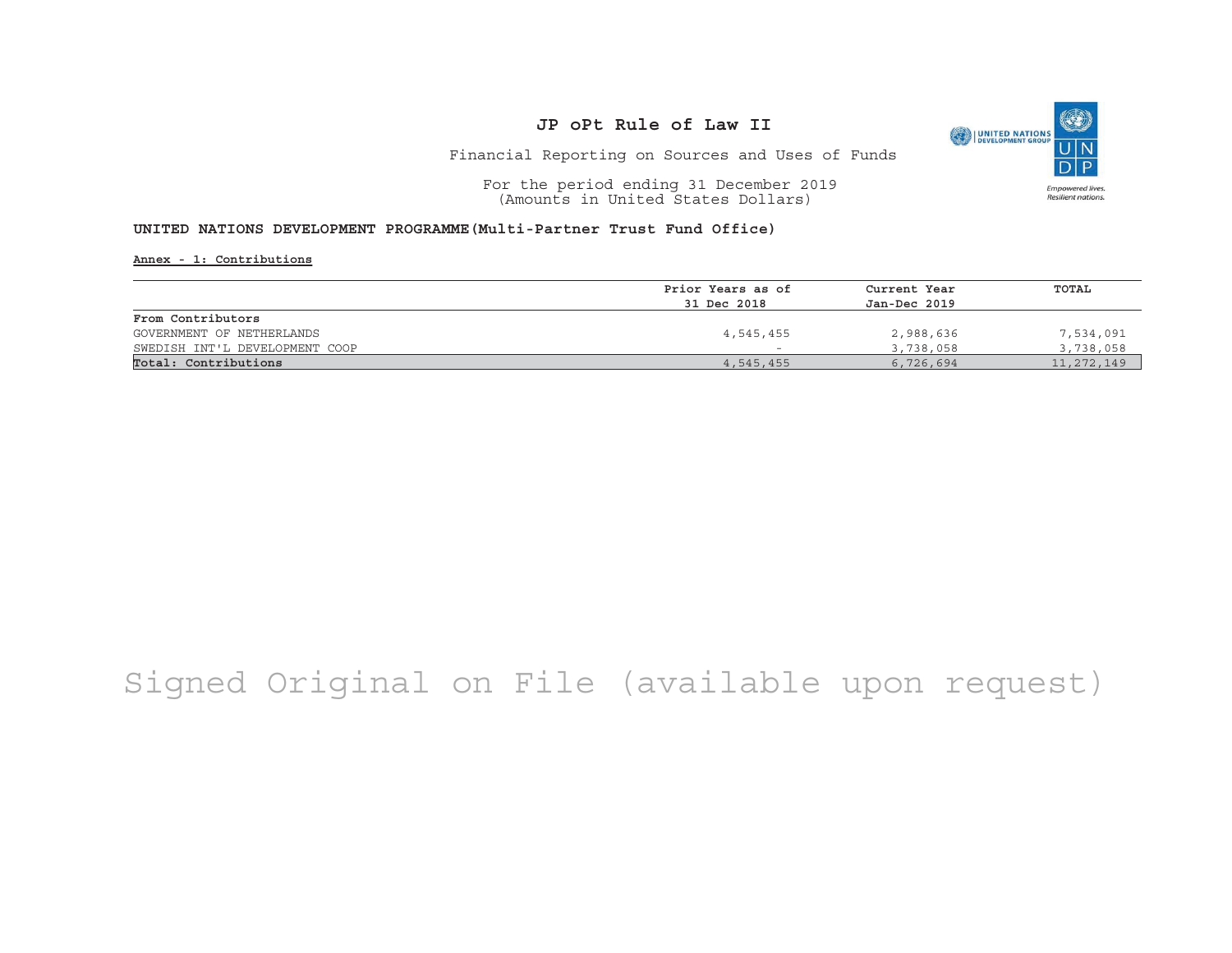

Financial Reporting on Sources and Uses of Funds

For the period ending 31 December 2019 (Amounts in United States Dollars)

#### **UNITED NATIONS DEVELOPMENT PROGRAMME(Multi-Partner Trust Fund Office)**

**Annex - 2: Transfers**

|                                | Prior Years as of | Current Year | TOTAL        |
|--------------------------------|-------------------|--------------|--------------|
|                                | 31 Dec 2018       | Jan-Dec 2019 |              |
| To Participating Organizations |                   |              |              |
| <b>UNDP</b>                    | 2,880,000         | 4,444,575    | 7,324,575    |
| UNICEF                         | 720,000           | 1,082,494    | 1,802,494    |
| UNWOMEN                        | 900,000           | 1,132,338    | 2,032,338    |
|                                |                   |              |              |
| Total Transfers                | 4,500,000         | 6,659,407    | 11, 159, 407 |

## Signed Original on File (available upon request)